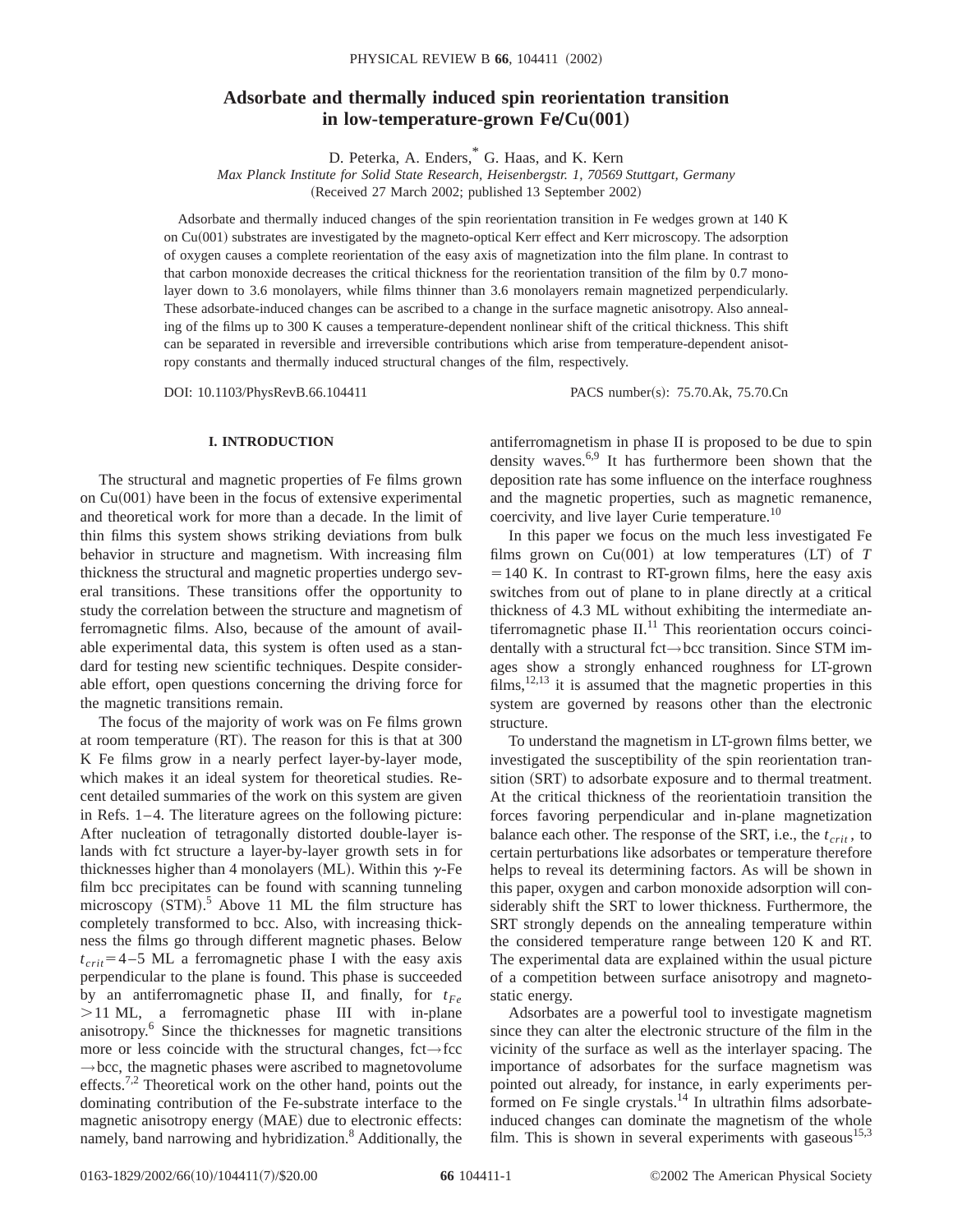and metallic<sup>16</sup> adsorbates, as well as for the presence of a gas partial pressure during film growth.<sup>2</sup>

For RT-grown 4- ML Fe films on  $Cu(001)$  hydrogen adsorption induces a reversible transition between the magnetic phases I and  $II<sup>3</sup>$  CO adsorption for this system was found to reduce the Curie temperature; $17$  the same effect was seen with Cu cap layers.<sup>18</sup> Also, small cobalt coverages on LTand RT-grown Fe films are found to cause a spin reorientation into the film plane.<sup>16,19</sup> Similar to the system  $Fe/Cu(001)$ investigated in this paper, for Ni films on  $Cu(001)$  and adsorbate-induced shift of the critical thickness for reorientation was found upon  $H_2$  and CO adsorption and ascribed to a modified surface anisotropy  $K_{f\text{-}vac}$ . <sup>20</sup> The use of oxygen as a surfactant alters the film morphology and the magnetic properties—for instance, in  $Co/Cu(110).$ <sup>21</sup> These studies clearly show the sensitivity of the film magnetism to electronic modifications in the surface region. The new results in this paper might help to further improve *ab initio* models of this system.<sup>22</sup>

### **II. ANISOTROPY MODEL**

In this section we summarize the relevant energy contributions to the total energy of a thin ferromagnetic film. This model is then used to describe adsorbate and thermally induced changes in the SRT in LT-grown Fe films on  $Cu(001)$ .

In general, the total energy of a ferromagnetic thin film can be described as the sum of magnetocrystalline anisotropy  $F_{MC}$ , the magnetoelastic energy  $F_{ME}$ , the magnetostatic energy  $F_{MS}$ , and a surface term  $F_{surf}$  which arises from the broken symmetry and lattice deformations on interfaces,  $F_{tot} = F_{MC} + F_{ME} + F_{MS} + F_{surf}$ . The sign and magnitude of *Ftot* depend particularly on the direction of magnetization, expressed by the direction cosine  $\alpha_i$  with respect to the *x*, *y*, and *z* directions, and lattice strain with respect to bulk material,  $\varepsilon_i$ . Here, a negative  $F_{tot}$  describes systems with an easy axis perpendicular to the film plane, while a positive  $F_{tot}$ indicates an easy axis within the film plane.

The  $F_{MC}$  reflects the symmetry of the crystal lattice and is for a cubic lattice, neglecting terms of higher than fourth order,

$$
F_{MC} = K_4(\alpha_1^2 \alpha_2^2 + \alpha_2^2 \alpha_3^2 + \alpha_3^2 \alpha_1^2). \tag{1}
$$

In this definition, a positive value for the fourth- order magnetocrystalline anisotropy constant  $K_4$  describes a system with the easy axis of magnetization along the  $[001]$  directions. The magnetoelastic term describes to what extend lattice strain  $\varepsilon_i$  contributes to  $F_{tot}$  via the magnetoelastic coupling constants  $B_i$ . The general expression for  $F_{ME}$  in cubic systems simplifies to

$$
F_{ME} = B_1(\varepsilon_{\perp} - \varepsilon_{\parallel}) \alpha_3 \tag{2}
$$

under the assumption of homogenous in-plane strain  $\varepsilon_{\parallel}$  and strain  $\varepsilon_{\perp}$  perpendicular to the plane, with respect to bulk lattice dimensions. Expression  $(2)$  reflects the difference in magnetoelastic energy between out-of-plane ( $\alpha_3=1$ ) and inplane ( $\alpha_1$ =1) magnetization. If  $F_{ME}$  is negative for  $\alpha_3$ 

TABLE I. Experimentally obtained magnetic properties of epitaxial Fe films on  $Cu(001)$ .

| Property                      | Value                    | Ref. |
|-------------------------------|--------------------------|------|
| $a_{Fe}^{fcc}$                | $3.59 \text{ Å}$         | 23   |
| $d$ (4 ML)                    | $1.87 \text{ Å}$         | 24   |
| $\varepsilon_{\parallel}$     | 1.54%                    |      |
| $\varepsilon_{\perp}$         | 5%                       |      |
| $B_1^{eff}(\varepsilon_{  })$ | 13.5 $MJ/m3$             | 25   |
| $M_{S}$                       | $1751$ kA/m              |      |
| $K_{f\text{-}vac}$            | $0.89$ mJ/m <sup>2</sup> | 26   |
| $K_{f-s}$                     | $0.6$ mJ/m <sup>2</sup>  | 27   |

 $\neq$ 0,  $F_{tot}$  is decreased and out-of-plane magnetization is favored. The magnetostatic energy

$$
F_{MS} = \frac{1}{2} \mu_0 M_S^2 \alpha_3^2 \tag{3}
$$

is a positive energy contribution if the magnetization rotates out of plane, making it energetically unfavorable due to the creation of a magnetic dipole field. Here, the demagnetization factor for thin plates,  $D=1$ , is already taken into account. Finally, the interface term

$$
F_{surf} = -\frac{(K_{f\text{-}vac} + K_{f\text{-}s})}{t_f} \alpha_3^2 \approx -\frac{2K_S}{t_f} \alpha_3^2 \tag{4}
$$

summarizes all effects which lead to a deviation from bulk behavior and prefer out-of-plane magnetization in the interface anisotropy contributions  $K_{f\text{-}vac}$  and  $K_{f\text{-}s}$ , for the surface and film-substrate interface, respectively. The  $F_{surf}$  decays with increasing film thickness  $t_F$ . Both interface anisotropies take into account the modified electronic structure and the different roughness of each interface. Adsorbate-induced changes in the reorientation transition as presented in this paper will be attributed to a change in  $K_{f \text{-}vac}$ , while in these experiments  $K_{f-s}$  remains unchanged. Often though, for simplicity  $K_{f\text{-}vac} = K_{f\text{-}s} = K_S$  is assumed and experimentally confirmed for several systems. To get a criterion for the reorientation transition between out-of-plane and in-plane magnetization, the difference in total energy for a thin film between out-of-plane and in-plane magnetization is calculated using Eqs.  $(1)–(4)$ , which yields

$$
\Delta F_{tot} = B_1(\varepsilon_\perp - \varepsilon_\parallel) + \frac{1}{2}\mu_0 M_S^2 - \frac{K_{f\text{-}vac} + K_{f\text{-}s}}{t_F}.
$$
 (5)

A change in sign in  $\Delta F_{tot}$  from negative to positive indicates a reorientation transition for the magnetization towards in plane; thus the condition for the critical thickness  $t_{crit}$ results from  $\Delta F_{tot}$ =0:

$$
t_{crit} = \frac{2(K_{f\text{-}vac} + K_{f\text{-}s})}{2B_1(\varepsilon_\perp - \varepsilon_\parallel) + \mu_0 M_S^2}.\tag{6}
$$

In Table I all relevant experimental data obtained so far have been summarized. Together with the model given in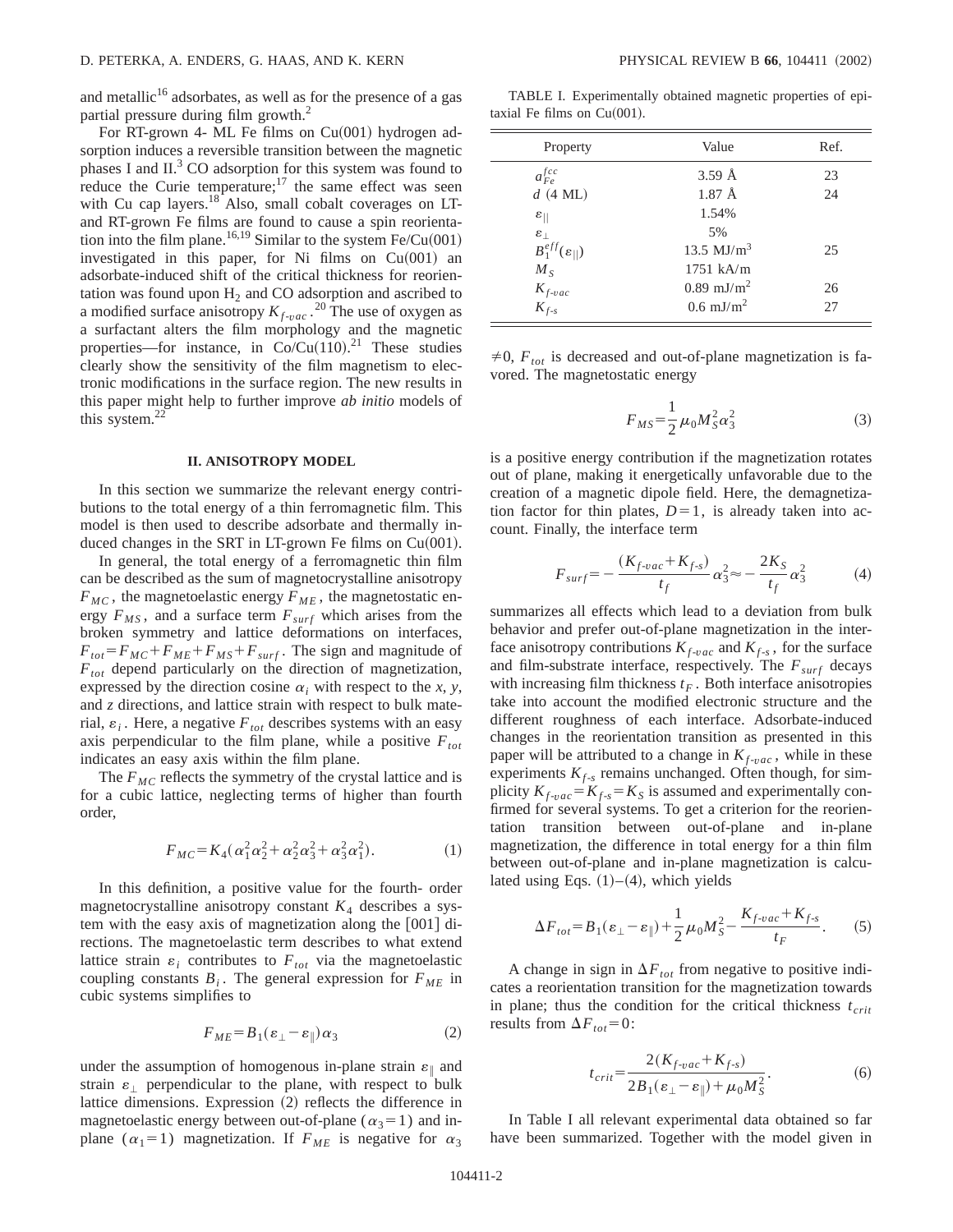this section they are used in Sec. IV A to draw a complete picture of the anisotropy of low-temperature-grown Fe films on  $Cu(001)$ . This model is then used together with the experimental results presented in this paper to deduce adsorbate and thermally induced changes of the surface anisotropy constants.

# **III. EXPERIMENTAL PROCEDURE**

The experiments are performed in a UHV chamber with a base pressure of  $1\times10^{-10}$  mbar. The system combines an experiment to measure the magneto-optical Kerr effect (MOKE), a Kerr microscope, and a magnetic force microscope (MFM). With this unique combination, magnetic domains can be imaged on a scale ranging from 0.4 mm down to a few nm. External magnetic fields of up to 0.1 T can be applied parallel and perpendicular to the sample surface. The Kerr microscope is a commercial Jenapol polarization microscope where the sheet polarizers have been replaced by Glan-Thompson prisms. Through a specially designed window a distance between sample surface and objective of 10 mm is achieved, thus allowing for a magnification of 10 and a resolution of  $0.5 \mu m$ . Images are captured with a computer-controlled charge-coupled-device (CCD) camera. Changes in the domain structure or the reorientation transition can thus be observed directly during gas adsorption or thermal treatment, and image sequences can be captured with a repetition rate of 4 s/image.

The sample temperature can be varied from 120 K by  $lN_2$ cooling up to 1200 °C by electron bombardment heating. With a novel tip exchange mechanism<sup>28</sup> the MFM tip can be replaced by a STM tip and the microscope can thus be operated as an STM. The  $Cu(001)$  substrates are prepared by a standard procedure of three subsequent sputter and annealing cycles.<sup>29,30</sup> During the last annealing the sample temperature is decreased slowly from 650 K down to RT with a rate of  $\sim$  2 K/s. This procedure has been found the best way to maximize the terrace width, as checked with STM. Fe is evaporated by electron beam heating from a Fe rod with a purity of 99.99%. During deposition the Fe ion flux is kept constant by adjusting the electron acceleration voltage. The deposition rate is checked with STM with an accuracy better than 0.05 atomic layers.

Several Kerr microscopy experiments have been performed on Fe wedges with a thickness varying from 0 ML up to 12 ML. These wedges have been produced by depositing over a straight metal plate mounted on the front end of the Fe evaporator, thus producing a half shadow region of deposition on the sample surface. In this region of 1.1 mm in length the film thickness decreases almost linearly from maximum thickness to zero, creating a wedge. The length of the wedge, and thus the slope, was also modified by continuously moving the sample by up to 4 mm in front of the evaporator during deposition. All results obtained on Fe wedges have been reproduced afterwards on Fe films of constant thickness. Gas adsorption experiments have been performed by adjusting the partial pressure of  $H_2$ ,  $O_2$ , or CO in the UHV chamber between  $5 \times 10^{-9}$  and  $5 \times 10^{-8}$  mbar. During the



FIG. 1. Kerr images on a Fe wedge grown at  $140$  K on Cu(001) for different oxygen coverages. Adsorption of  $1.4 \text{ L O}_2$  leads to a complete reorientation of the magnetization into the plane; thus the magnetic contrast in (c) has disappeared.

experiment the partial pressure has been monitored continuously to determine the gas doses precisely.

## **IV. RESULTS AND DISCUSSION**

## **A. Adsorbate-induced-reorientation transition**

We performed several gas adsorption experiments to determine its influence on the magnetic properties of Fe/  $Cu(001)$ . Changes in the reorientation transition of LT-grown Fe films on  $Cu(001)$  due to gas adsorption or heat treatment have been monitored with the Kerr microscope. The advantage of a Kerr microscope to image a large sample region of 400  $\mu$ m×300  $\mu$ m has been exploited to observe changes in the critical film thickness on Fe wedges. Because of the wedge shape of the films, within the field of view of the microscope the film thickness varies by a few monolayer.

The Kerr images in Figs.  $1(a) - 1(c)$  show the shift of the critical thickness *t crit* for the SRT between perpendicular and in-plane magnetization due to oxygen adsorption. The asgrown domain state of the Fe wedge near  $t_{crit}$  is shown in Fig.  $1(a)$ . Domains of perpendicular magnetization are visible as a dark-bright contrast in the left part of the image. This domain pattern is somewhat different to the stripe domain pattern of RT-grown Fe wedges as observed by scanning electron microscopy with polarization analysis (SEMPA) in Ref. 31, but similar to domain patterns in RTgrown Fe as obtained by spin-polarized low energy electron microscopy (SPLEEM).<sup>10</sup> Above  $t_{crit}$  = 4.3 ML, in the right part of the image, the magnetization lies within the film plane. Our Kerr microscope is much less sensitive to inplane magnetization and therefore no magnetic contrast is visible in this area. One can see clearly in Fig.  $1(a)$  that the SRT does not happen sharply at a certain thickness. Rather, a gradual decay of the magnetic contrast over a thickness range of 0.15 ML is observed, indicating a reorientation via a canted magnetization state.

The adsorption of oxygen strongly alters the magnetic anisotropy in Fe: after exposure to 1.3 Langmuir  $(L) O_2$  the SRT starts to move towards smaller thickness, and after 1.4 L  $O<sub>2</sub>$  any perpendicular magnetic contrast has completely dis-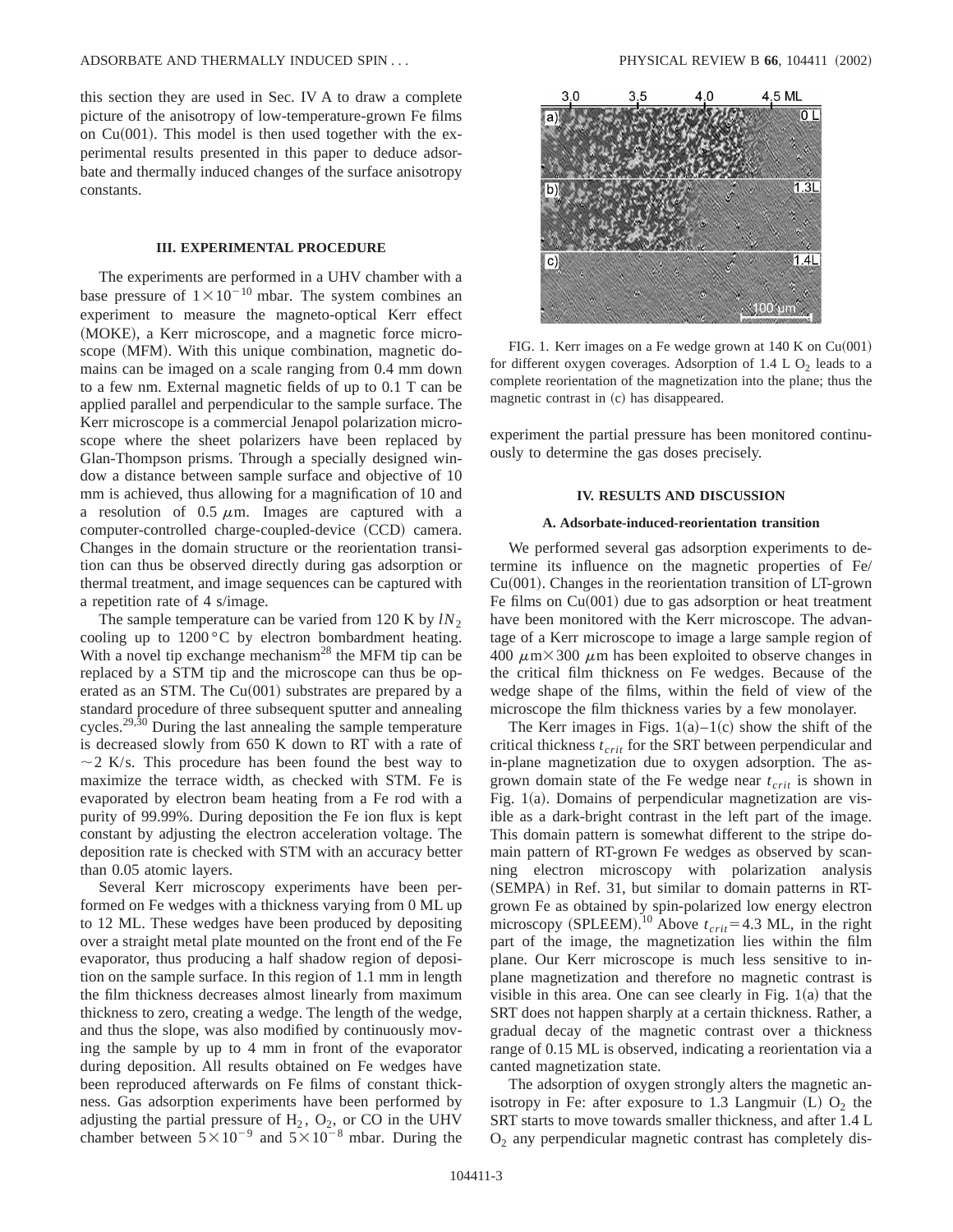

FIG. 2. MOKE on a Fe wedge grown on  $Cu(001)$  at 140 K. The drop of the remanent perpendicular signal prior to adsorption  $(+)$ marks the critical thickness of  $t_{crit}$ =4.3 ML. The remanent inplane Kerr signal after  $O_2$  exposure ( $\circlearrowright$ ) matches the in-plane signal prior to exposure  $\left( \bullet \right)$  for  $t_{Fe}$  > 4.3 ML within the experimental error.

appeared at all thicknesses [Fig.  $1(c)$ ]. Subsequent MOKE experiments on this film reveal the reorientation of the easy axis into the film plane. Figure 2 shows the remanent polar  $(+)$  and longitudinal MOKE signal ( $\bullet$ ) prior to oxygen adsorption as a function of Fe thickness. This dependence of a linear increase of the polar signal with increasing film thickness, followed by a complete drop to zero at  $t_{crit}$ =4.3 ML, is well known for LT-grown Fe.<sup>32</sup> For films thicker than  $t_{crit}$ only the remanent longitudinal MOKE signal can be measured. After exposing this Fe wedge to  $1.4$  L of  $O<sub>2</sub>$  the remanent polar MOKE signal completely vanished. Instead, a remanent longitudinal MOKE signal could be measured from a Fe thickness of 2 ML on  $(\bigcirc)$ . The magnitude of this signal almost precisely overlaps with the longitudinal signal observed prior to oxygen exposure, proving that no magnetic moment of the film is reduced due to the oxygen treatment. The formation of a thorough layer of nonferromagnetic FeO or  $Fe<sub>2</sub>O<sub>3</sub>$  can therefore be excluded. This experiment clearly shows an oxygen-induced reorientation of the easy axis of magnetization from perpendicular to in-plane in the thickness range between 2 ML and 4.3 ML. Below 2 ML no remanent magnetic signal was detected after  $O_2$  exposure. One might speculate whether this rough seed layer mostly consisting of double-layer islands is more susceptible to oxide formation due to the enhanced number of step edge atoms. Also, the Curie temperature of this film might be reduced due to oxygen adsorption.

The adsorbate-induced reorientation is thickness selective when using CO as an adsorbate. This allows for a more detailed analysis of the change in anisotropy energy by adsorbates. The images in Figs.  $3(a)$  and  $3(b)$  show Kerr images of an Fe wedge prior and after CO adsorption, respectively. The critical thickness for the SRT is shifted from 4.3 ML to 3.6 ML by adsorption of 4 L of CO. In contrast to oxygen adsorption, films thinner than 3.6 ML remain magnetized perpendicularly, even if the film is exposed to CO doses as high as 20 L [Fig. 3(b)]. This result of a thicknessdependent effect was confirmed on Fe films with constant thickness.



FIG. 3. (a), (b) Kerr image of the SRT before and after CO adsorption. The SRT shifts to 3.6 ML due to CO. No further shift is observed even if  $20$  L are applied.  $(c)$  The difference of the total energy of the film between perpendicular and in-plane magnetization as a function of thickness (straight line). The change in sign at 4.3 ML marks the critical thickness for reorientation. The COinduced shift can be reproduced with  $K_{f-vac}$ =0.63 mJ/m<sup>2</sup> (dashed line).

We attribute the reorientation of magnetization to an adsorbate-induced change in the magnetic interface anisotropy energy of the Fe-vacuum interface. The electronic interaction between film and adsorbate is known to alter the surface anisotropy as was investigated for instance for Ni films on Cu(001) experimentally<sup>20</sup> and confirmed by *ab initio* calculations.<sup>33</sup> For  $O_2$  and CO adsorbates a strong influence on the electronic structure of Fe films was observed in several experiments. The interaction of CO with heteroepitaxial fcc and bcc Fe films on  $Cu(001)$  was investigated by ultraviolet photoemission spectroscopy (UPS) and thermal desorption spectroscopy  $(TDS)$ .<sup>34</sup> CO adsorbs on fcc Fe as a molecule in bridge bonding sites, with the C atom pointing towards the surface. The electron transfer between the CO molecule and the Fe is commonly described by the Blyholder model:<sup>35</sup> Upon chemisorption of CO the nonbonding  $5\sigma$ -CO molecular orbital (MO) donates part of its electronic charge into Fe band states, counterbalanced by a backdonation of charge density from the metal to the antibonding  $2\pi^*$  MO of the CO, thus weakening the intramolecular bonding. Due to the particular upright attachment of the CO to the metal surface, this effect is rather weak compared to the ''lyingdown'' adsorption geometry on bcc Fe. A much stronger electronic interaction with major consequences for the film magnetism is found for oxygen adsorption on Fe.<sup>36</sup> The density of states and the spin polarization of Fe near  $E_F$  decrease gradually with O coverage. A charge transfer from iron to oxygen leaving behind Fe states with majority character was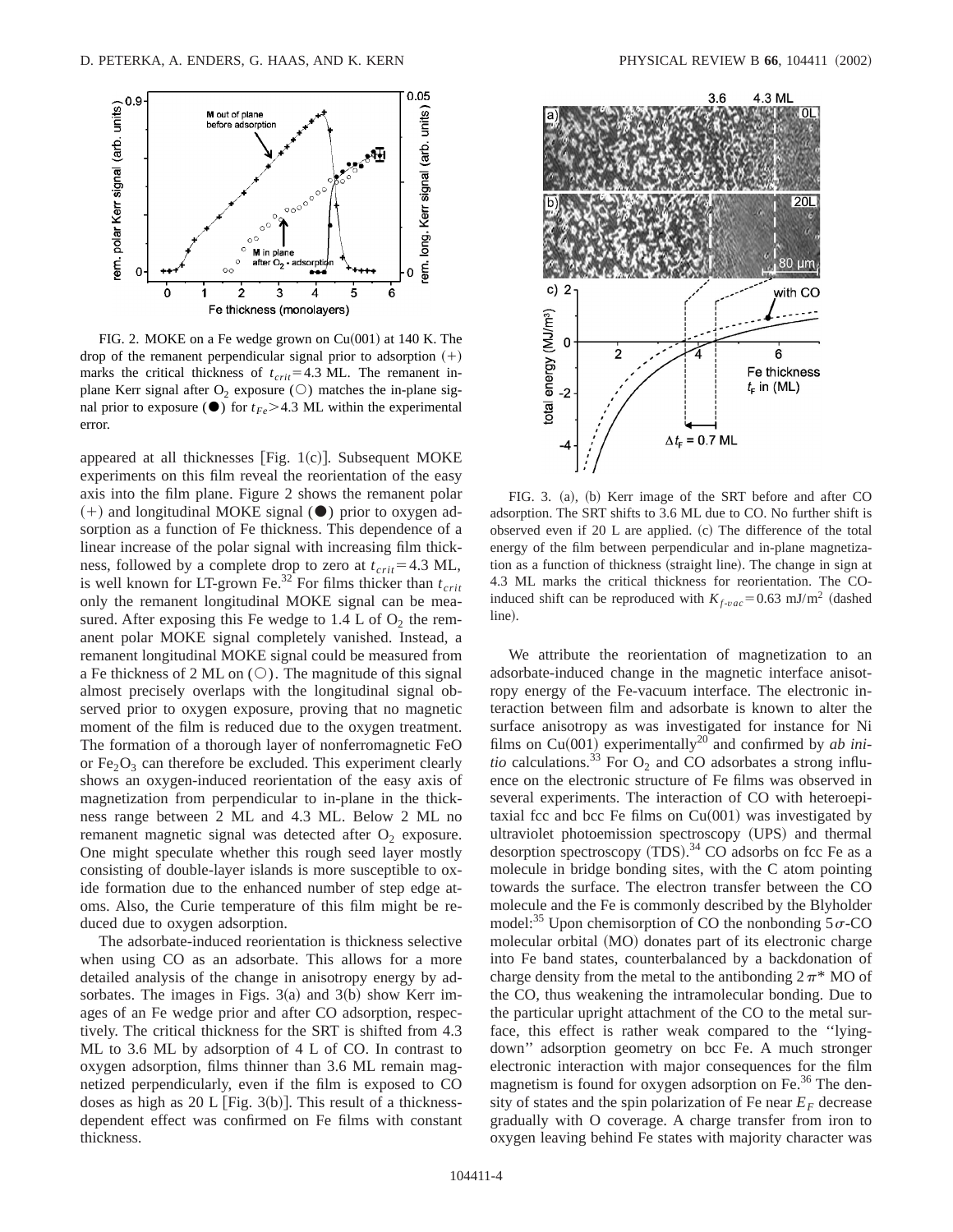suggested. On the other hand, for coverages below 1.6 L the  $O_{2p}$  states are spin polarized and show ferromagnetic coupling with the substrate. Similar effects were observed for Fe films on different substrates.<sup>37</sup>

Although a conclusive picture about the difference between O and CO adsorption cannot be drawn from this comparison, these experimental results indicate a much stronger electronic interaction between O and the Fe film. In the case of CO the interaction is reduced because of the particular adsorption geometry of the molecules. We presume that this bears the origin of the difference in the shifts of the critical thickness as shown in this paper, i.e., the complete reorientation of the magnetization due to O adsorption compared to the rather small effect in the case of CO. For a more detailed understanding of the electronic interaction *ab initio* calculations are necessary. Spisak and Hafner predicted profound modifications of the electronic and magnetic properties of  $\gamma$ -Fe/Cu(001) due to chemisorbed CO by using firstprinciples local spin density calculations.<sup>22</sup> Spin-orbit coupling was not taken into account in these calculations, and thus an adsorbate-induced reorientation of the magnetization, as observed in our Kerr studies, could not be modeled. Yet a reduced magnetic moment and a change in layer spacing due to magnetovolume effect is predicted. However, a more detailed theoretical model seems desirable and might be stimulated by these experiments.

There is a lot of experimental evidence for electronic interactions between the film and adsorbate as well as for adsorbate-induced changes of the magnetic properties of Fe/  $Cu(001)$ . The usual picture of a balance between the surface and volume anisotropy as the determining factor for the direction of the easy axis of magnetization, as described in Sec. II, can thus be applied. In this picture, this balance is intercepted by the fcc to bcc structural transformation, to which the SRT was attributed originally.<sup>32</sup> Strong support of this idea comes from experiments using Co capping layers with an opposite effective anisotropy constant to induce a spin reorientation in Fe.16 Also, recent experimental results with Cu cap layers on this system rather emphasize the dominant role of the outer Fe interface on the magnetism.<sup>18</sup> On the other hand, theoretical models by Ujfalussy *et al.* attribute the perpendicular anisotropy predominantly to electronic effects on the Fe-substrate interface.8 This model implies that the film should be less sensitive to manipulation of the outer Fe-vacuum interface.

Hydrogen adsorption on RT-grown Fe films was found to cause a reversible shift of the fct-fcc transition towards higher Fe thickness and an irreversible shift of the fcc-bcc transition. $3$  The former is accompanied by an increase of the coercivity, probably caused by the coexistence of out-ofplane- and in-plane domains. On our LT-grown films, though, we did not see any changes of the domain state or a shift of the SRT due to hydrogen adsorption, even after exposures as high as 50 L.

The shift of  $t_{crit}$  in Fig. 3(b) can be used to estimate the CO-induced change of the surface anisotropy  $K_{f\text{-}vac}$ , using Eq. (6) and experimental data obtained on this system. For the equilibrium lattice constant of fcc-Fe different data are found in literature  $\left[a_{Fe}^{fcc} = 3.6468 \text{ Å} \right]$  (Ref. 38) and  $a_{Fe}^{fcc}$ 



FIG. 4. Thermally induced shift of the reorientation transition. (a)–(c)  $t_{crit}$  changes from  $\alpha$  to  $\beta$  when raising the temperature from 127 K to 280 K. Cooling back down to 127 K shifts the SRT to  $\gamma \neq \alpha$ .

 $=$  3.59 Å (Ref. 23)], leading to in-plane strain of opposite sign  $\lbrack \varepsilon_{\parallel}=-0.88\% \text{ vs } \varepsilon_{\parallel}=+1.54\%, a_{Cu}=3.6147 \text{ Å}$  (Ref. 38)]. The observation of tensile stress in the Fe film during the growth on  $Cu(001)$  (Refs. 25 and 39), supports an expanded lattice constant in the pseudomorphic Fe layer; thus an  $\varepsilon_{\parallel}$  = +1.54% is assumed for the calculation. The perpendicular strain follows from the average interplanar spacing of  $d=1.87$  Å (Ref. 24) to  $\varepsilon_{\perp}$  = +5%. The magnetoelastic coupling  $B_1$  was found to be strain dependent,<sup>25</sup> giving a  $B_1^{eff}$  $=13.5$  MJ/m<sup>3</sup> for the pseudomorphic 4 ML Fe. This value differs significantly in magnitude and sign from the respective bulk value, which was used in all previous calculations. Using  $M_s = 1751$  kA/m,  $K_{f \text{-}vac} = 0.89$  mJ/m<sup>2</sup> (Ref. 26), and  $K_{f,s}$ =0.6 mJ/m<sup>2</sup> (Ref. 27) gives the thickness dependence of  $\Delta F_{tot}$  as depicted in Fig. 3(c) as a solid line. To reproduce the shift of  $t_{crit}$  due to CO in Fig. 3(b), a changed  $K_{f\text{-}vac}$  $=0.63$  mJ/m<sup>2</sup> has to be assumed, giving the thickness dependence of  $F_{tot}$  shown as a dashed line in Fig. 3(c). The  $K_{f-s}$  remains unchanged. The oxygen-induced reorientation can only be explained by a change in sign of  $K_{f \text{-}vac}$  with  $K_{f\text{-}vac} + K_{f\text{-}s} > 0$ . It is worth noting that despite the large  $B_1^{eff}$ the magnetoelastic contribution is not sufficient to compete with the surface anisotropy and thus to alter the easy axis.

#### **B. Thermally induced reorientation transition**

Thermal treatment of the film can change the spin reorientation transition reversibly $40$  as well as irreversibly. Reversible changes might arise from a pure temperature dependence of the anisotropy constants and will vanish after subsequent cooling of the film back to the starting temperature. In contrast to that, thermally activated irreversible changes due to diffusion or changes of the film structure and morphology, etc., will remain. We performed a simple experiment on a LT-grown Fe wedge to separate temperaturedependent reversible changes and irreversible changes in *t crit* due to annealing using the Kerr microscope. The remanent polar magnetization of an Fe wedge after a magnetic field was applied is shown in Fig.  $4(a)$ . The change in brightness at the crossover from perpendicular magnetization (dark area) to in-plane magnetization (bright area) marks the criti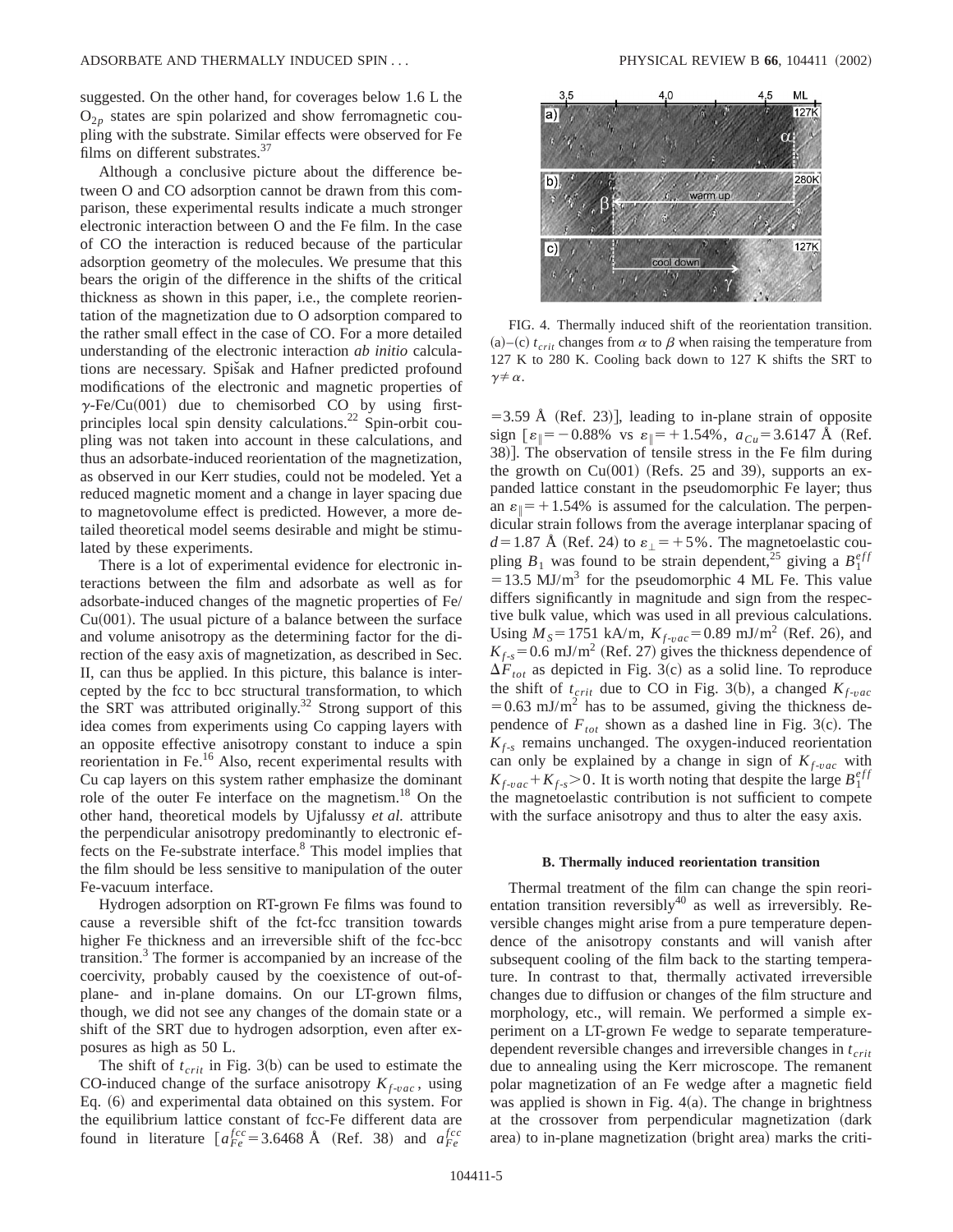cal thickness  $\alpha$ =4.65 ML of this wedge at the temperature of 127 K, after being warmed up to 270 K. Further annealing of this film to  $T_a = 280$  K shifts the critical thickness towards smaller Fe thickness  $\beta$ =3.73 ML in Fig. 4(b). Subsequent cooling of the sample back to 127 K, followed by remagnetization in  $H_{\perp}$ =25 mT, brings  $t_{crit}$  back to a higher film thickness  $\gamma$ =4.35 ML, but the critical thickness as in Fig. 4(a) cannot be attained. Instead, any further change of *T* between 127 and 280 K reversibly switches  $t_{crit}$  between  $\beta$ and  $\gamma$ .

The dependence of the SRT on the annealing temperature in the temperature range between 100 K and RT is currently being studied in more detail and will be published elsewhere. The data obtained by Kerr microscopy are compared with information about the film structure as obtained by variabletemperature STM (VT-STM). Preliminary results show a strong nonlinear dependence of  $t_{crit}$  on the annealing temperature, accompanied by temperature-driven changes of the film morphology.

We argue that the difference between  $t_{crit}$  in Figs. 4(a) and 4(c), both images obtained at  $T=127$  K, reflects irreversible changes of the film structure due to the annealing. On the other hand, the reversible shift in  $t_{crit}$  from  $\beta$  to  $\gamma$ after cooling back from 280 K seems to be purely due to a temperature dependence of the anisotropy constants, i.e.,  $K(T)$ . In this picture, thermally activated changes in the film structure have happened during warming up the film and remain unchanged when cooling back to 127 K. Thus, the experiment shown allows us to separate the magnetic reorientation due to temperature-driven structural changes from the purely reversible effect due to temperature-dependent anisotropy constants.

To fully understand the observed effect more data about the film structure as a function of temperature are needed. Assuming that annealing the film reduces the film roughness, such a smoothing would increase the surface anisotropy shifting the  $T_{crit}$  towards higher thickness.<sup>41</sup> The observed decrease of  $t_{crit}$  for  $T_a = 280$  K thus cannot be explained by a surface smoothing. The details of the film structure after annealing are currently being investigated with VT-STM. One might speculate whether the bcc crystallites found in  $STM$  studies<sup>42</sup> grow during annealing, making the film more bcc like and causing a switch of the easy axis into the film

- \*Electronic address: a.enders@fkf.mpg.de; URL: http://www.mpistuttgart.mpg.de/kern
- <sup>1</sup> R. Allenspach, J. Magn. Magn. Mater. **129**, 160 (1994).
- <sup>2</sup>A. Kirilyuk, J. Giergiel, J. Shen, M. Straub, and J. Kirschner, Phys. Rev. B 54, 1050 (1996).
- $3R$ . Vollmer and J. Kirschner, Phys. Rev. B  $61$ , 4146 (2000).
- <sup>4</sup> A. Bauer, Habilitation, Freie Universität Berlin, 2000.
- 5A. Biedermann, M. Schmid, and P. Varga, Phys. Rev. Lett. **86**, 464 (2001).
- 6D. Li, M. Freitag, J. Pearson, Z. Qiu, and S. Bader, Phys. Rev. Lett. 72, 3112 (1994).
- $7$ V. Morruzi, P. Marcus, K. Schwarz, and P. Mohn, Phys. Rev. B 34, 1784 (1986).

plane. This idea might be supported by recent results showing drastic changes of the morphology of a RT-grown fcc Fe film on  $Cu(001)$  after cooling and subsequent warming up to 300 K, ascribed to a transition of the film to bcc structure.<sup>9</sup> Cycling the temperature was indeed found to increase the bcc needle size noticeably in Fe films grown at 300 K. $^{43}$  The film structure therefore seems to depend sensitively on the film temperature in the temperature range below RT. On the other hand, one also has to take into account temperatureactivated diffusion between the film and substrate, as this is known to alter the magnetic anisotropy energy. $8$  It is interesting to note that other authors<sup>13</sup> find a reorientation from in-plane to perpendicular for LT-grown 6 ML Fe  $\text{/Cu}(001)$ after annealing above  $T_a$ >350 K, accompanied by a surface smoothing. Although such high temperatures were not investigated in this work, it contradicts the shift of  $t_{crit}$  towards smaller film thickness as observed in Fig.  $4(b)$ , as well as results from RT-annealed films in Ref. 40 and images in Ref. 9.

#### **V. CONCLUSION**

The susceptibility of the spin reorientation transition in LT-grown  $Fe/Cu(001)$  to adsorbate coverage and thermal treatment underlines the delicate balance between electronic and structural properties on the one hand and magnetic properties on the other hand in this system. Kerr Microscopy experiments with adsorbates CO and  $O<sub>2</sub>$  have been performed. A strong dependence of the magnetic anisotropy of the film on oxygen and CO coverage was found. The data presented in this paper underline the dominant role of the film-vacuum interface. This supports the usual picture of a balance between the surface and volume anisotropy as the determining factor for the orientation of the easy axis of magnetization. The spin reorientation can be modeled by a modified surface anisotropy constant  $K_{f\text{-}vac}$ . The thermally induced changes of the reorientation transition are partly reversible and partly irreversible. This is indicative of temperature-dependent anisotropy constants, but also suggests structural changes of the film due to annealing. The latter points out the sensitive relationship between the film structure and its magnetism and is subject to further investigation.

- <sup>8</sup>B. Ujfalussy, L. Szunyogh, and P. Weinberger, Phys. Rev. B 54, 9883 (1996).
- 9D. Qian, X.F. Jin, J. Barthel, M. Klaua, and J. Kirschner, Phys. Rev. Lett. **87**, 227204 (2001).
- 10K. Man, W. Ling, S. Paik, H. Poppa, M. Altman, and Z.Q. Qiu, Phys. Rev. B 65, 024409 (2001).
- $11$  R. Allenspach and A. Bishof, Phys. Rev. Lett.  $69$ , 3385 (1992).
- <sup>12</sup> J. Giergiel, J. Shen, J. Woltersdorf, A. Kirilyuk, and J. Kirschner, Phys. Rev. B 52, 8528 (1995).
- 13E. Mentz, D. Weiss, J. Ortega, A. Bauer, and G. Kaindl, J. Appl. Phys. 82, 482 (1997).
- <sup>14</sup> J. Bansmann, M. Getzlaff, C. Westphal, and G. Schönhense, J. Magn. Magn. Mater. 117, 38 (1992).